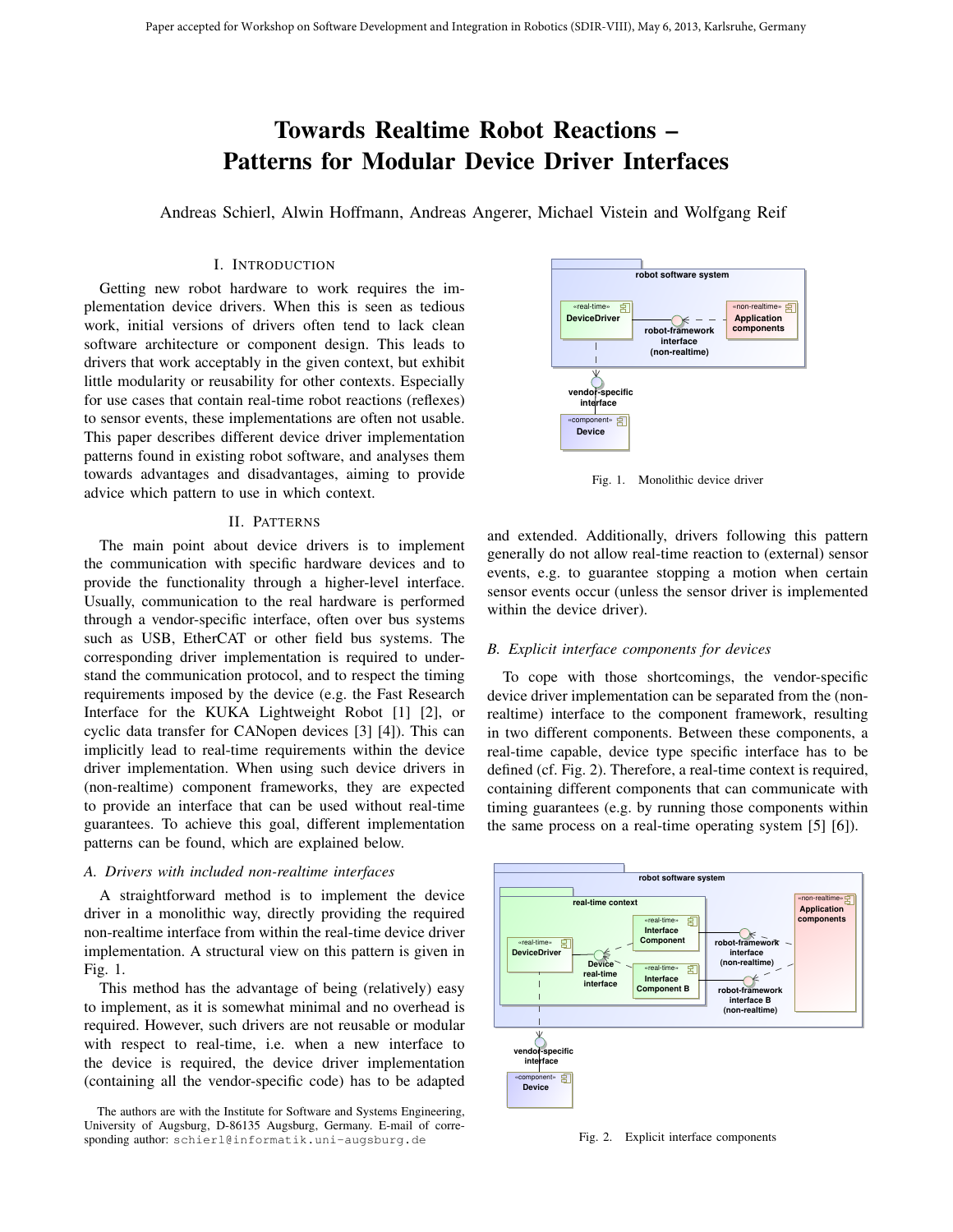In the robot case, using a cyclic position interface allows to abstract from hardware details while still providing enough flexibility to implement different framework interfaces. One interface component could provide a velocity interface to the robot, while the second can provide a trajectory following interface.

Using this pattern decouples the driver components from the interface components, making both of them reusable (the driver can be used with various interfaces, and one interface component can be used for all drivers that implement the same device type specific interface). However, this still does not yet allow real-time reaction to (external) sensor events, unless multiple device drivers can be placed within the same real-time context, and interface components communicate with and synchronize multiple devices (cf. Fig. 3).



Fig. 3. Explicit interface components for multiple devices

One use of this pattern is to provide sensor-guarded robot motions. For example, once tactile sensors at the robot finger tips observe contact, the robot immediately reacts by following the observed contact so that the desired object can be grasped [7]. The single interface component responsible for this behaviour therefore uses a real-time connection to the sensor and the arm to handle the real-time reaction (reflex), while providing a non-realtime interface that allows to start or trigger this behaviour.

Despite the advantages of reusable components and the possibility of real-time reaction, there are still drawbacks: The interface components just provide application specific behaviour and have to be implemented with respect to real-time requirements. Additionally, as multiple interface components control the same device, synchronization and access control for the interface components is required.

#### *C. Using a generic interface component*

To solve these problems, a generic interface component can be used (cf. Fig. 4). This component receives a task description through a non-realtime interface and executes it using the real-time interfaces to the device drivers. Tasks can e.g. be described through state machines [8], data-flow graphs [9] or constraints [10]. The non-realtime interface

of the generic interface component can then be used either directly by applications, or through task-specific concrete interface components that abstract from the task details and make it easier to use the provided functionality.



Fig. 4. Generic interface component

Using this pattern has the advantage that concrete interface components as well as applications can be implemented without real-time considerations while still being able to provide real-time reaction. Additionally, the generic interface component is flexible and reusable for different applications, as it does not contain task-specific implementations, and can handle real-time synchronization of devices and device access.

However, implementing a generic reusable interface component is complex and sometimes not justified for simple tasks, and its use causes some overhead introduced by the generic task description language and the additional level indirection.

# III. CONCLUSION

Usually, it is advisable to separate the device driver component from the non-realtime interface, as seen in pattern B and C, to improve reusability of device driver components. Implementing device driver components with a real-time interface allows them to be used with any kind of interface components, thus from their point of view the concrete use according to pattern B or C is just a matter of deployment. When an application requires real-time robot reactions, multiple device drivers have to be combined within one real-time context. This poses constraints on the deployment (runtime architecture), as these components have to be deployed correctly (e.g. within one process, or using a field bus with realtime guarantees). Apart from that, components can freely be deployed according to outside needs (computation power, availability). Using a generic interface component (pattern C) additionally helps to abstract from real-time concerns [11] and allows to specify robot behaviour including real-time reactions without the need for application-specific code in the real-time context.